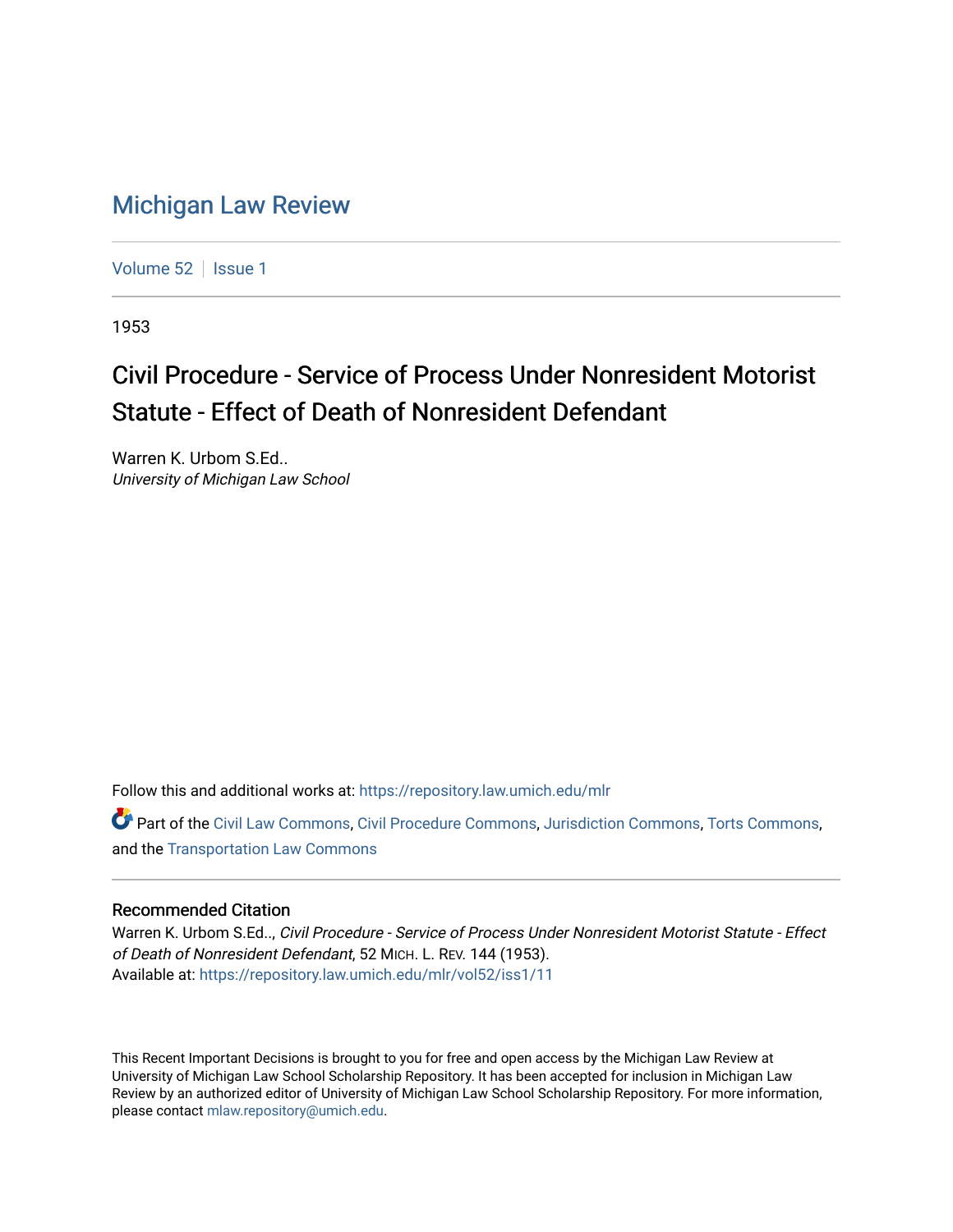CIVIL PROCEDURE-SERVICE OF PROCESS UNDER NONRESIDENT MOTORIST STATUTE-EFFECT OF DEATH OF NONRESIDENT DEFENDANT-A wife sued for the wrongful death of her husband, which was allegedly caused by a nonresident defendant's negligent operation of his automobile on a Wisconsin highway while the plaintiff's husband was a passenger therein. Service of process was made on the Commissioner of the Motor Vehicle Department in Wisconsin, and copies of the summons and complaint were mailed to defendant in Illinois in accordance with the Wisconsin nonresident motorist statute.<sup>1</sup> Shortly thereafter, before a judgment was rendered, defendant died. Plaintiff sought to revive the action against defendant's administrator by serving notice of the filing of a petition for revival on the Commissioner of the Motor Vehicle Department in Wisconsin and by serving upon the nonresident administrator by registered mail a copy of the petition. On special appearance by the administrator the circuit court ordered the petition for revival and the notice set aside and vacated. On appeal, *held,* reversed. By virtue of the nonresident motorist statute a user of the highway makes an irrevocable appointment of a state official as his agent for the purpose of receiving process. The appointment is binding on the nonresident's administrator, and an action pending against the decedent at the time of his death may be revived against the administrator. *Tarczynski v. Chicago, Milwaukee;. St. Paul* & *Pacipc R.* R., 261 Wis. 149, 52 N. W. (2d) 396 (1952).

Encouraged by Kane *v. New Jersey2* and *Hess v. Pawloski,3* all forty-eight states and the District of Columbia now have nonresident motorist statutes by which a state through substituted service may obtain jurisdiction over persons who commit liability-creating acts while driving upon the highways of the forum state.<sup>4</sup> In their initial form, however, the statutes made no specific provision for obtaining jurisdiction over the personal representative<sup>5</sup> of the motorist, so that if the wrongdoer died prior to or pending suit, substituted service was not available.<sup>6</sup> Several legislatures have amended their statutes to

120 Colo. 454, 210 P. (2d) 985 (1949). As to the possibility of splitting a cause of action in re a declaratory judgment proceeding compare New Haven Water Co. v. New Haven, 131 Conn. 456, 40 A. (2d) 763 (1944), and Union Light, Heat & Power Co. v. City of Bellevue, 284 Ky. 405, 144 S.W. (2d) 1046 (1940).

1 Wis. Stat. (1951) §85.05(3).

<sup>2</sup>242 U.S. 160, 37 S.Ct. 30 (1916), upholding a New Jersey statute which provided that a nonresident could not use the state's highways unless he first executed a written instrument designating the secretary of state as attorney for the service of process.

3 274 U.S. 352, 47 S.Ct. 632 (1927). The statute involved did not require the motorist's actual consent for the appointment.

<sup>4</sup>For a compilation of all the nonresident motorist statutes as of 1947, see Knoop v. Anderson, (D.C. Iowa 1947) 71 F. Supp. 832.

<sup>5</sup>In this note "personal representative" is used to include executor and administrator, unless othenvise indicated.

6 Courts uniformly held that in absence of a specific provision the personal representative of a deceased motorist was not reached by substituted service. Usually this result was by construction of the statute. Downing v. Schwenck, 138 Neb. 395, 293 N.W. 278 (1940); Donnelly v. Carpenter, 55 Ohio App. 463, 9 N.E. (2d) 888 (1936); Ledin v. Davison, 216 Wis. 216, 256 N.W. 718 (1934). Some relied in part upon revocation of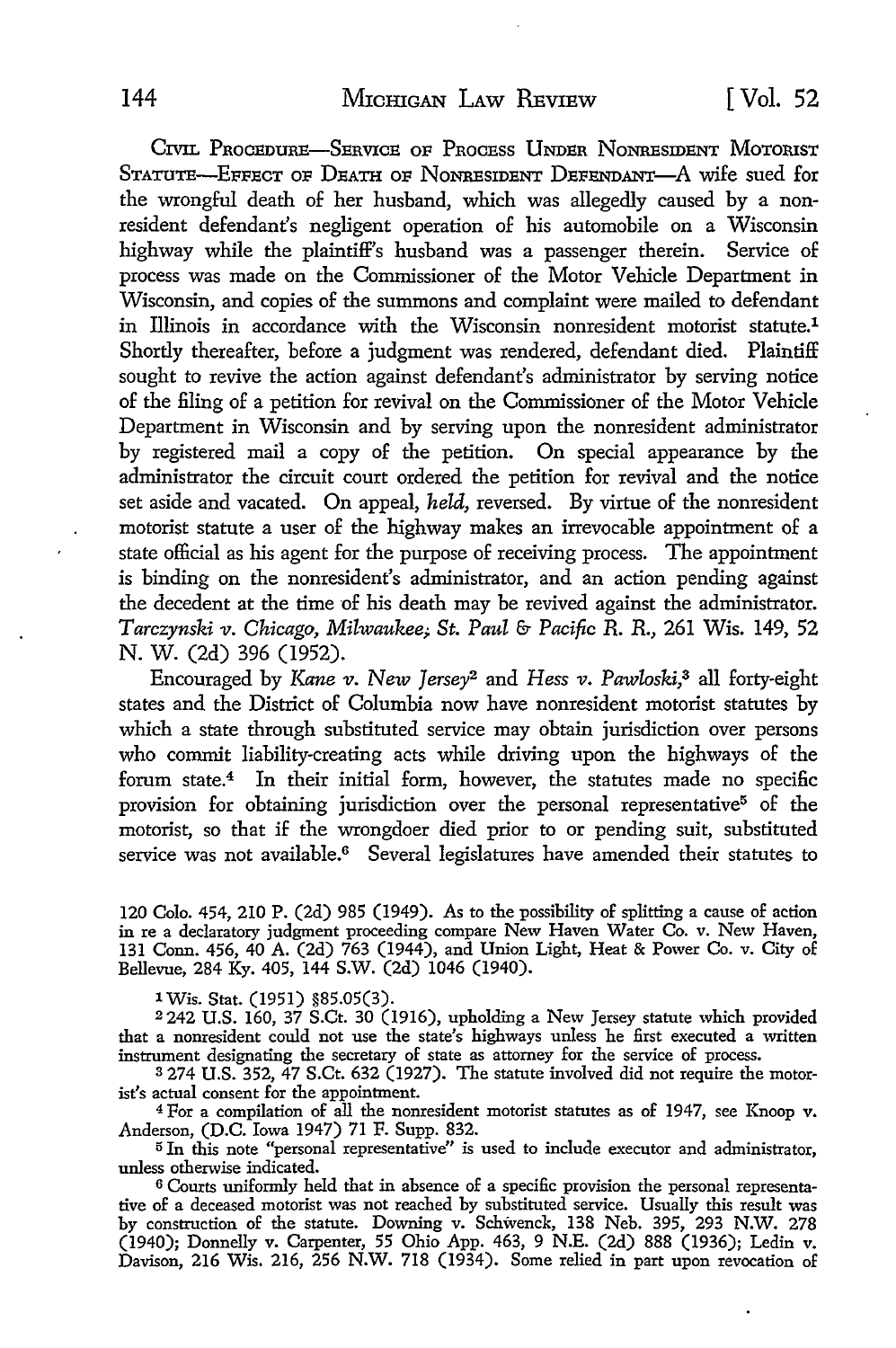provide that a motorist's appointment of a public official as his agent for purposes of service is to be binding on the motorist's personal representative in any proceeding against the motorist or the personal representative growing out of the former's use of the highway.<sup>7</sup> Since any judgment recovered in the forum will have to be enforced, if at all, in the state of the decedent's domicile, the validity of these amendments will probably be raised by the issue of constitutional full faith and credit, which involves the question of the forum's jurisdiction. Thus far the United States Supreme Court has not spoken on the matter. Four other courts, however, had considered the problem prior to the principal case.8 Two arguments against the validity of these amended statutes have generally been advanced: (1) Since the statutes are framed in terms of agency between the nonresident motorist and the public officer, the agency is terminated by the death of the motorist; and (2) although jurisdiction can be acquired over the motorist himself in an in personam action under *Hess v*. *Pawloski,* an action against the personal representative is an action in rem, and since the decedent's property is outside the forum, no jurisdiction is acquired over the res by substituted service on the personal representative. The usual answer to the first argument has been that the appointment of the agent is an act of the forum's police power, and the police power is not limited by common law rules of agency and contract.9 That the agency is not revoked by death would seem to be clear, inasmuch as *Hess v. Pawloski* is grounded upon the idea that the appointment is in truth made by the state, not by the motorist.<sup>10</sup> Furthermore, the real basis of jurisdiction over the motorist is not the agency of the public officer, but rather the doing of a liability-creating act by the motorist and the giving of notice to him.<sup>11</sup> Furthermore, as long as it is constitutional for the state to make the appointment while the motorist lives, no reason is perceived why the appointment may not in accordance with due process be made to continue after the death of the motorist. But whether the statute ought to be permitted to confer jurisdiction over the personal representative is

the agency of the public officer by death of the motorist. Young v. Potter Title & Trust Co., 114 N.J.L. 561, 178 A. 177 (1935); Donnelly v. Carpenter, supra this note.

7 Note l supra.

<sup>8</sup>The cases holding that these provisions give the forum jurisdiction over the personal representative are Leighton v. Roper, 300 N.Y. 434, 91 N.E. (2d) 876 (1950); Plopa v. Du Pre, 327 Mich. 660, 42 N.W. (2d) 777 (1950); and Oviatt v. Garretson, 205 Ark. 792, 171 S.W. (2d) 287 (1943). *Contra:* Knoop v. Anderson, note 4 supra. Although the principal case is the first to raise the issue on revivor, it would seem to be subject to the same analysis as cases based on an action brought against the personal representative in the first instance. McMaster v. Gould, 240 N.Y. 379, 148 N.E. 556 (1925); Heath v. Santa Lucia Co., (D.C. N.Y. 1924) 3 F. (2d) 326; Giampalo v. Taylor, 335 Pa. 121, 6 A. (2d) 499 (1939).

<sup>9</sup>Plopa v. Du Pre, note 8 supra, Oviatt v. Garretson, note 8 supra, Leighton v. Roper, note 8 supra, stated that the agency was created for the benefit of third persons and the state, and so was not revoked by death. state, and so was not revoked by death. 10 This appears to be the primary distinction between the statute involved in Kane v.

New Jersey, 242 U.S. 160, 37 S.Ct. 30 (1916), and the one involved in Hess v. Pawloski, 274 U.S. 352, 47 S.Ct. 632 (1927). See notes 2 and 3 supra.

11 Wuchter v. Pizzutti, 276 U.S. 13, 48 S.Ct. 259 (1928).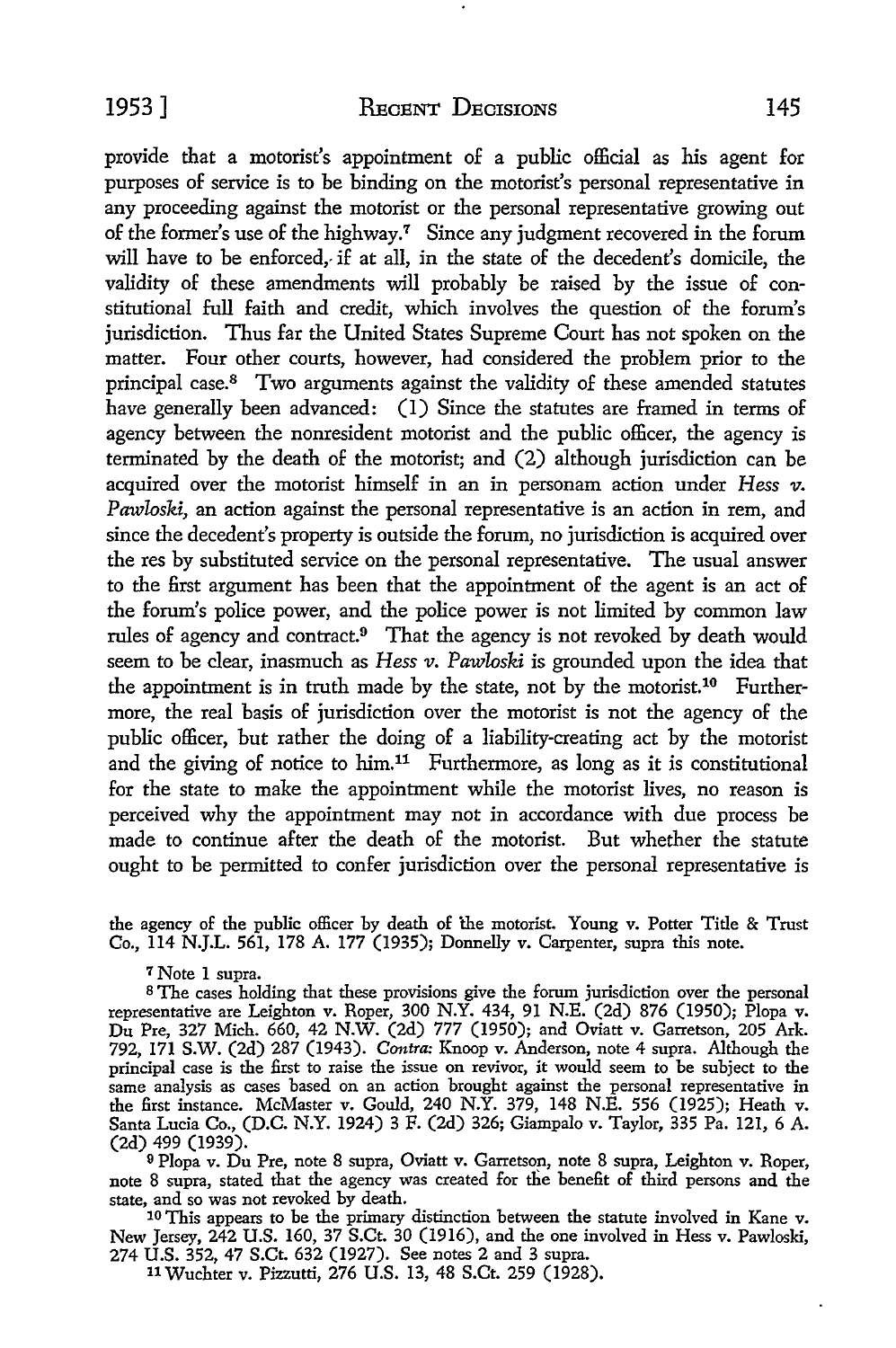another question. As to the second argument, it would seem that no valid ground has been advanced for considering this action an in rem proceeding. No right to possession or title to specific property is being asserted or adjudicated. Only a judgment that can be asserted against the decedent's personal representative in a subsequent probate proceeding is being sought.<sup>12</sup> In any event it is clear that the personal representative must be before the court in his official capacity in order to have a judgment that is enforceable in the state of domicile. The issue, then, is whether such jurisdiction can be obtained by substituted service.<sup>13</sup>

Traditionally it has been the rule that a personal representative cannot be sued in a state other than the one appointing him,<sup>14</sup> even though he makes a general appearance,15 nor can an action pending at the decedent's death be revived against the personal representative.<sup>16</sup> It is said that this is so because in the contemplation of the law the personal representative exists in his official capacity only because of the act of appointment by the state of the decedent's domicile.17 Since the appointing state has given him all his powers and has not consented to his being recognized elsewhere, he cannot cross the boundary of that state in his official capacity.18 Thus, the forum in reaching out to grasp the personal representative cannot lay hold upon him in his official capacity,19 which is necessary for reaching the estate, the real purpose of the action. Furthermore, it is said that the personal representative by accepting his office has agreed to be subject only to the laws of the place that has control of the decedent's estate. For an outside sovereign to impinge upon his duties would be to require him to pay the debts of another man against his will.<sup>20</sup> A state's

12Leighton v. Roper, note 8 supra. See also Markham v. Allen, 326 U.S. 490, 66 S.Ct. 296 (1946). This fact is sometimes used to support the argument that no interference with the administration of estates would result from permitting the forum to acquire jurisdiction. 61 HARV, L. REv. 355 (1948); Scott, "Hess and Pawloski Carry On," 64 HARv. L. REv. 98 (1950).

13 The argument favoring the obtention of jurisdiction is necessarily dependent upon the police power for several reasons: Hess v. Pawloski appears to rest upon the forum's police power; any fiction that consent of the decedent binds the personal representative is exploded by Brown v. Fletcher's Estate, 210 U.S. 82, 28 S.Ct. 702 (1908); and consent of the personal representative would not be sufficient, note 15 infra.

<sup>14</sup> I WOERNER, AMERICAN LAW OF ADMINISTRATION §160 (1923); CONFLICT OF LAws RESTATEMENT §512 (1934); citations in 3 BEALE, CONFLICT OF LAws, 3d ed., 1552, n. 3 (1935).

15 CONFLICT oF LAws RESTATEMENT §513 (1935); Jefferson v. Beall, 117 Ala. 436, 22 S. 44 (1897); First Nat. Bank v. Pancake, 172 N.C. 513, 90 S.E. 515 (1916). *Contra:*  Evans v. Tatem, 9 Serg. & R. (Pa.) 252 (1823).

16 McMaster v. Gould, note 8 supra; Nat. Bank of Topeka v. Mitchell, 154 Kan. 276, 118 P. (2d) 519 (1941).

17 CONFLICT OF LAws RESTATEMENT §512, comment *a* (1948 Supp.); Goodrich, "Conflict of Laws Since the Restatement," 23 A.B.A.J. 119 (1937); 21 Corn. L.Q. 458 (1936).

18 In re Cowham's Estate, 220 Mich. 560, 190 N.W. 680 (1922); Nash v. Benari, 117 Me. 491, 105 A. 107 (1918).

19 Nor would he be reached in his personal capacity, inasmuch as he has no basic relationship with the forum upon which to base jurisdiction.

20 3 BEALE, CONFLICT oF LAws, 3d ed., 1553 (1935).